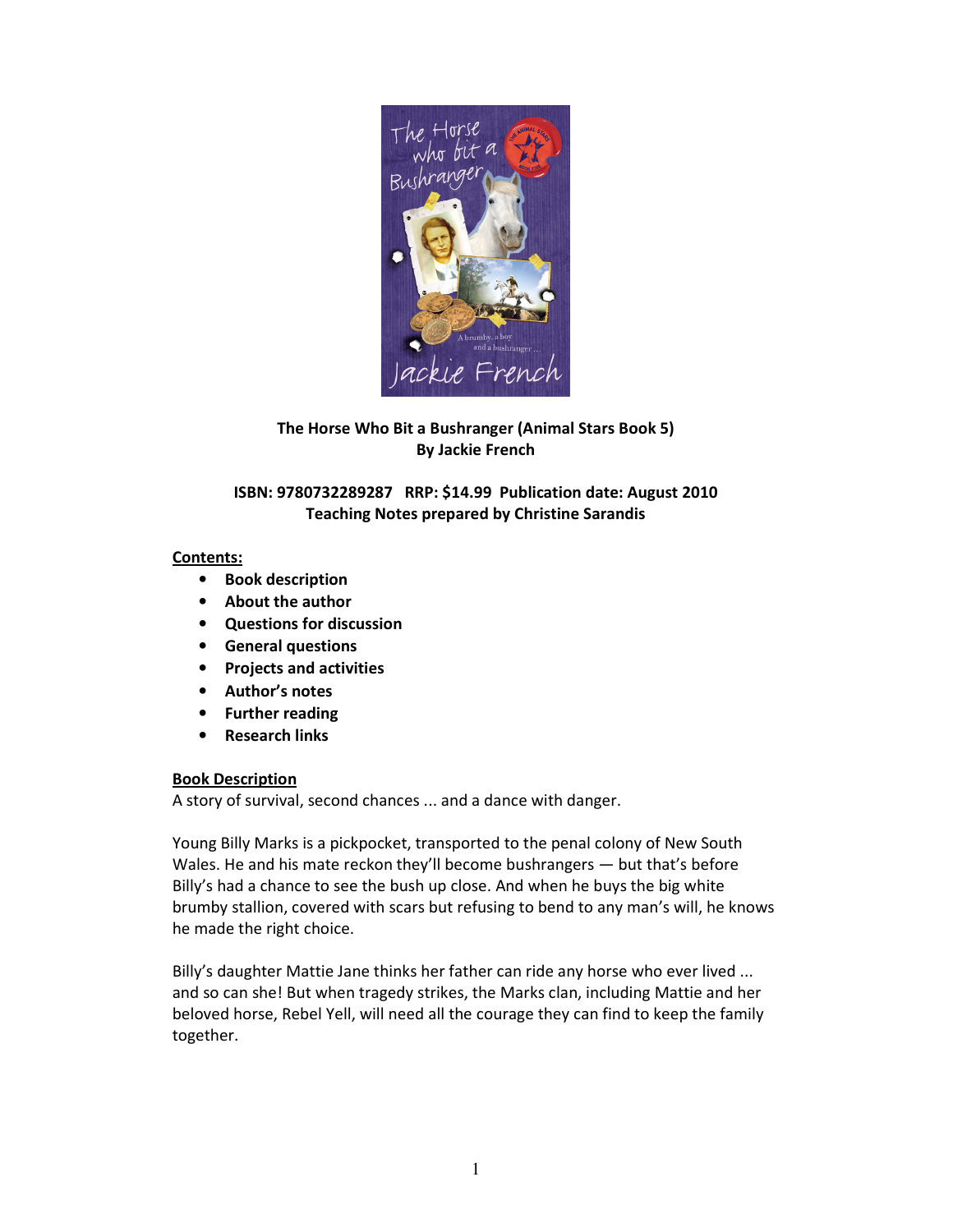The deeds and disputed stories of Jackie French's own ancestors inspire another novel — a novel of proud and gutsy horses, trailblazing farmers and their resilient wives, and desperate men forced to break the law to survive.

# About the Author

Jackie French's writing career spans eighteen years, forty-seven wombats, over 130 books and translations into twenty-three languages. Jackie's picture books, on which she collaborates with Bruce Whatley, have proved outstandingly successful. Diary of a Wombat, published in 2002, gained many awards, both in Australia and internationally.

Jackie is one of the few writers to win both literary and children's choice awards, with her historical fiction appearing consistently on the shortlists for the Children's Book Council of Australia Awards. Pharaoh was included in 2008's shortlist for Older Readers. Hitler's Daughter won the CBCA Award for younger readers in 2000. A Rose for the Anzac Boys was named an Honour Book in 2009.

Jackie's award-winning non-fiction includes the account of the Australian involvement in the Apollo 11 moon landing To the Moon and Back won the CBCA's Eve Pownall Award for Information in 2005.

Jackie lives near Braidwood in the Araluen Valley, NSW.

For more information on Jackie French, go to: http://www.jackiefrench.com/

# PART 1 – 1830 to 1942

## Questions for discussion

## The horse – the King, later known as Conservative

- How did the horse become King of his mob?
- Why did the King give himself up when his mob was captured by men?
- Despite being held in captivity by the men, what did the King understand his job to be?
- What were the consequences of the King's bid for freedom and why had the men spared him?
- What was the King's immediate fate after old Hogan failed to break him in?
- Once Billy had purchased the King, how did his behaviour towards the horse differ from the previous treatment the horse had received?
- On the long walk back to the farm from the auctions, how did the newly named Conservative come to view his new owner?
- How did Conservative feel the first time Billy rode him?
- What were Conservative's feelings during and shortly following the Forest Race event?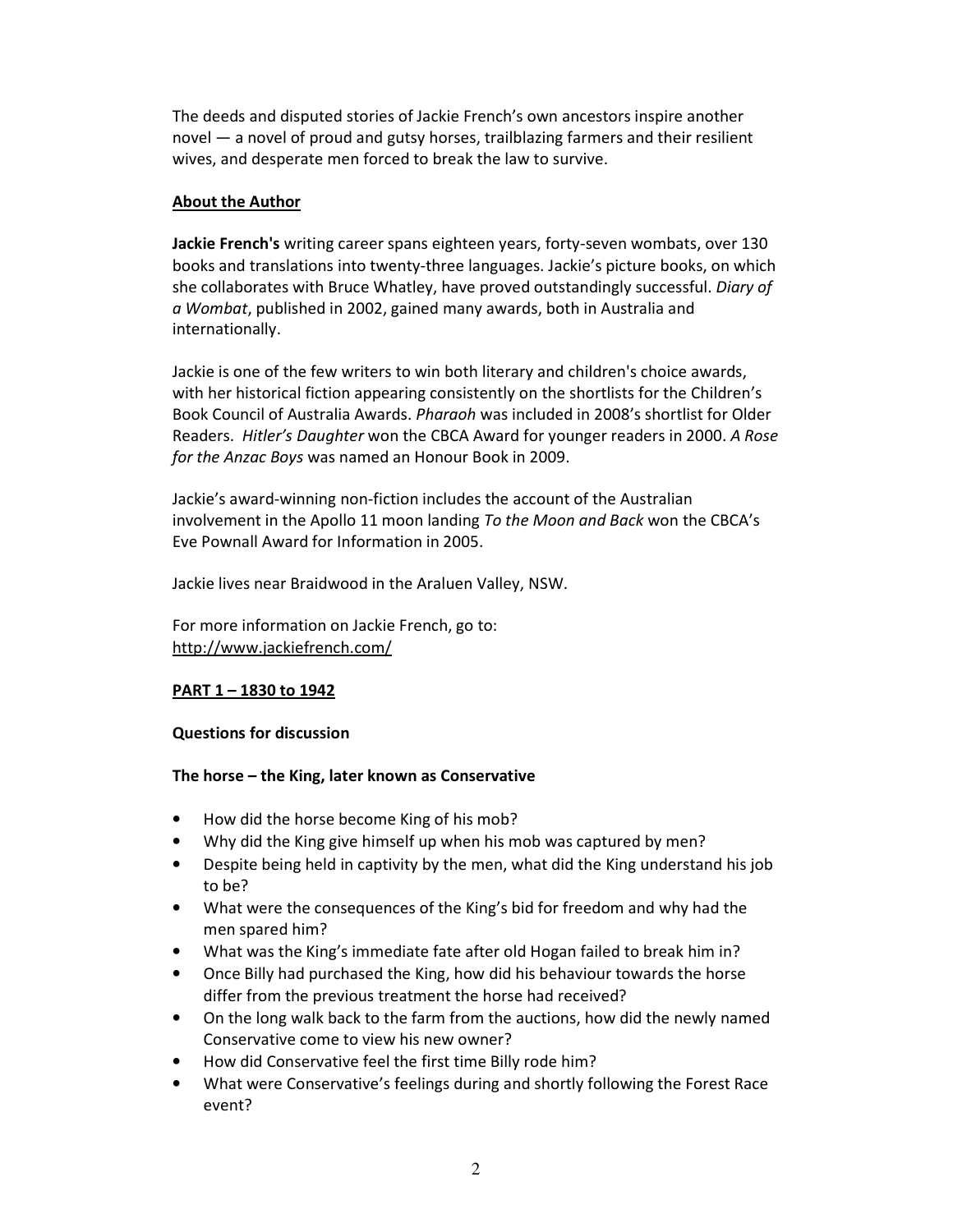See General Questions for more questions about Conservative.

## The passage to Sydney Town

- Why did Billy think that pickpocketing was the best choice as a way of life?
- How had Billy and his friend Jem ended up as convicts bound for NSW?
- What was life like for the convicts travelling from Portsmouth to Sydney Cove?
- Whilst still on board the transport ship, what did jem and Billy dream of?

## Billy's life in the new land

- Why was NSW a 'gaol without walls'?
- How did Billy and Jem become separated at Sydney Cove?
- Why did Dargue's foreman tell Billy h was better off not going with Jem?
- What choices did Billy have on the ship in Sydney Harbour?
- How did Billy convince Roman John that he was worth consideration and a second chance at life?

## Billy's new life under Roman John

- How were Billy's new surroundings different from home?
- According to Roman John, why were there ghosts along the difficult road they travelled?
- After three months as a shepherd what did Billy like and hate about his life?
- What made Billy rethink his plans to run away from the farm?
- At the horse auctions, why did Billy want the wild stallion when Roman John said it was worthless and destined for the glue factory?
- Why did Billy choose the name 'Conservative' for his new horse?
- How did Billy outsmart the bushranger who tried to rob him?
- Why did the Reverend Hassel have to sack all his workers?

# Billy's leasing of land and his partnership with Roman John

- How did Billy meet Annie Lamb?
- Why didn't Romnan John approve of Billy's admiration for Annie?
- How did Annie's native American heritage make a difference to her life in England and Australia?
- Why did Billy enter the Forest Races and why did Roman John oppose the idea but support Billy regardless?
- Why was Billy so jubilant after he and Conservative won the race and how were his earlier dreams beginning to be realised?
- Which childhood memories returned to Billy after Mr Goldberg approached him and what was the final outcome of his encounter with the man?
- What exciting changes lay ahead for Billy and Annie after Billy secured a farm?

# Annie Lamb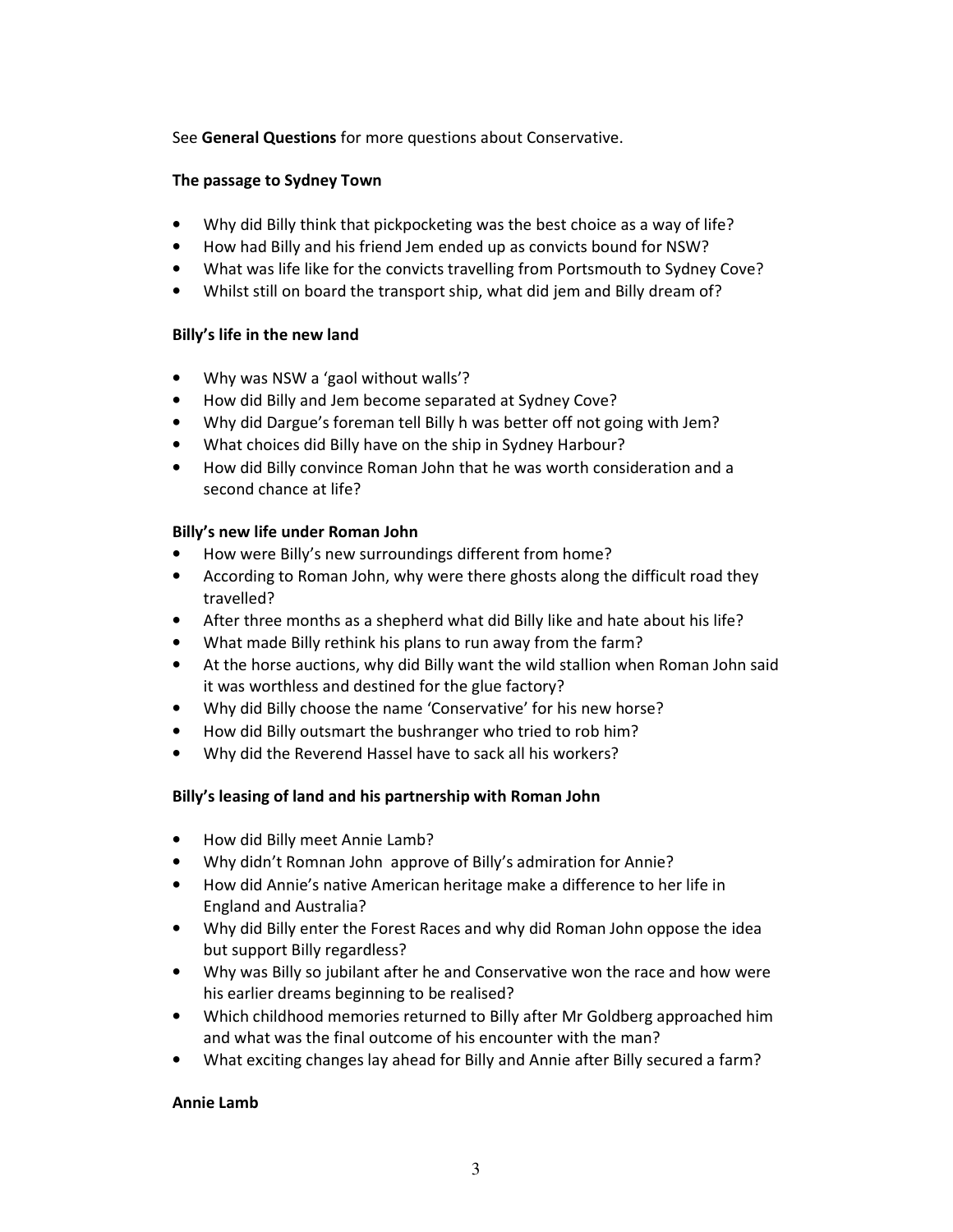- Why did Annie sometimes wish she had skin the colour of white bread?
- What was one important thing from her past that Annie could not remember?
- Why had 'the man in black' wanted to care for Annie after he found her alone in a village filled with dead people?
- What were Annie's reasons for deciding to move to the colony?
- How did Annie initially feel about Billy and his potential as a husband?
- What were Annie's aspirations for the future?
- Despite not wanting Billy to race, what was Annie's promise regardless of his win or loss?

## PART 2 1858 to 1870

## Mattie Jane

- Despite her ongoing illness, there were two things Mattie Jane wanted most of all after her mother left. What were they?
- Why was Mattie Jane afraid of her future once Martha had announced she was to be married?
- Which factors contributed to Mattie Jane's feelings of entrapment?
- Describe Mattie Jane's encounter with the bushranger Ben Hall and give an opinion about the promises they made one another?
- Why were Ben Hall's promises so important to Mattie Jane?
- When Ahmed bought news of Ben Hall's death, what was Mattie Jane's response and why?
- Despite her grief following the bushranger's death, which factors gave Mattie Jane renewed hope for a better future?

## Rebel Yell

- How did Rebel Yell feel and respond when Mattie Jane climbed onto his back and rode him for the first time?
- Following Annie's departure, what changes amongst the people and the family home did Rebel Yell notice?
- How did Rebel Yell feel about his new life and master, Ben Hall?
- How did Rebel Yell's feel when his second master died?

## Billy

- How did Billy feel when Mattie Jane came to meet him riding Rebel Yell?
- At the beginning of Part 2, what had occurred in Billy and Annie's life together since they married?
- How did Billy change after his beloved wife Annie left him?
- What made Billy challenge his son Richard to a race?

## Richard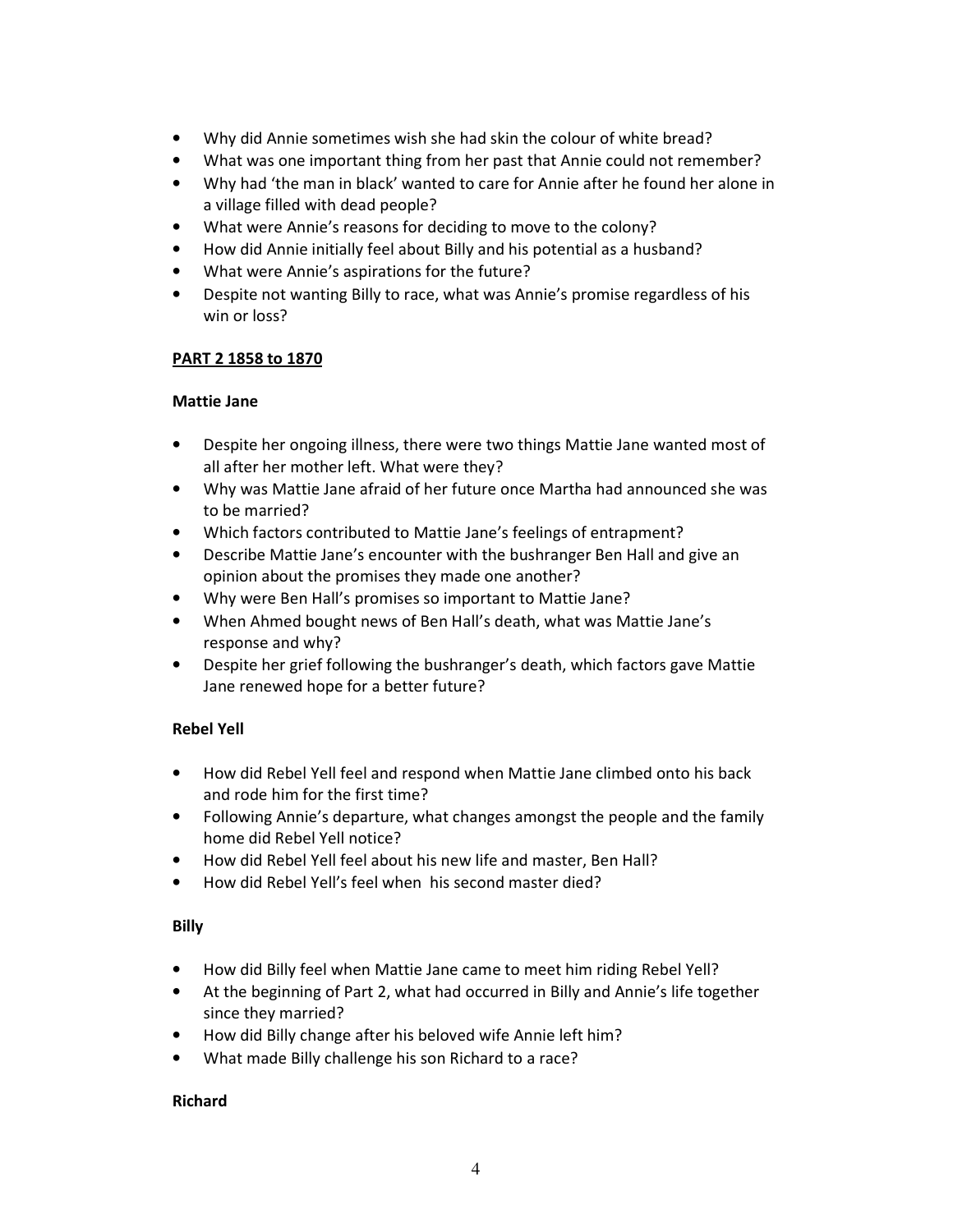- According to Richard, how had Billy died and what reasons did his siblings and the police have for mistrusting him?
- After the death of his father and Annie's return, how was Richard's life forever changed?
- Do you think Richard did kill his father? Why? If you think he was guilty, how would you think he would feel about his father's death as he grew older?
- If Richard was innocent, how do you think the suspicion that he killed his father might affect his life?

# Annie

- What effect had community prejudice had on Annie and her family?
- Do you think Annie should have elft her family? Once she had left, should she have come back?
- Why did Annie give Ben Hall a second chance and offer him Rebel Yell? What else did she give him?

## Ben Hall

- Why was Ben Hall fearful, even of his friends?
- What had caused him to lose the passion for thieving?
- What did the bushranger hope to gain by robbing the guests at the ball?
- How did he feel about the second chance that Annie provided?
- How and why was Ben Hall murdered?

# General Questions

- What did Billy, Annie, Ben Hall, Richard, Mattie Jane, Conservative and Rebel Yell all have in common that somehow linked them and gave their lives renewed meaning and purpose?
- Describe Billy's reaction to the news that his best friend Jem had died soon after arriving in the colonies. Why did he experience such mixed emotions?
- In Part 2 we learn that Conservative had died in 1857. What was his legacy and how had Billy and his family honoured and remembered him?
- Imagine what Mattie Jane's future might look like following her planned marriage at the end of the novel and write a description of what you imagine it might be like.

# Projects and activities

- Life on transport ships choose one or more of the following topics to research and create a project on — health, food, conditions, work.
- Life in the colonies choose a role such as that of a convict, bushranger, land owner, shearer or cook and research what their daily life would have been like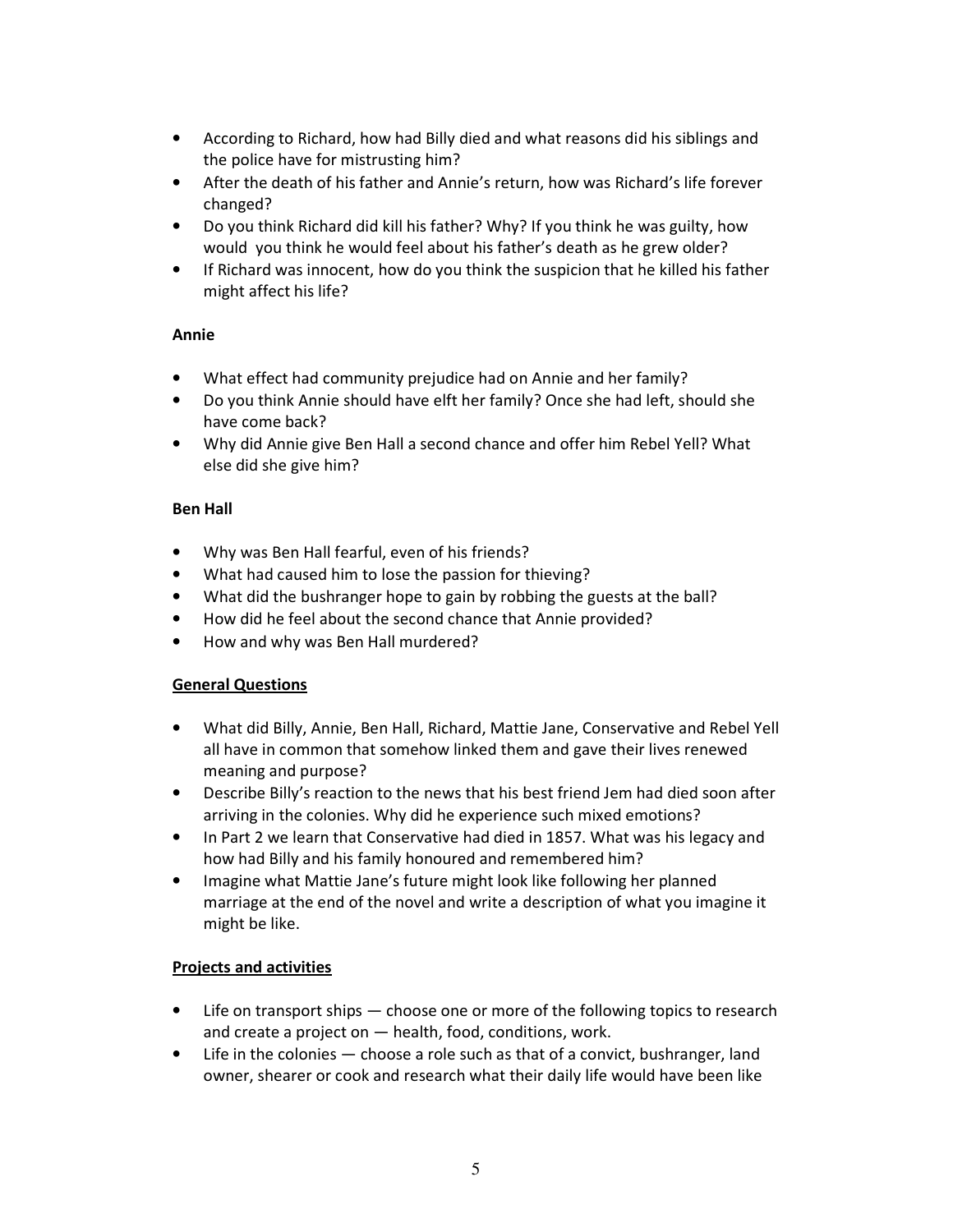in the colonies. You could present your project in diary format or any other chosen presentation method.

- Discuss and research the way in which the treatment of animals can affect both their behaviour and well being and write about the way in which Conservative changed once he was treated with kindness rather than cruelty. Also discuss and explain whether this is this any different from human to human behaviour?
- Second chances discuss the meaning of the term 'second chances' and give examples from the book in which this occurred and the consequences.
- Gender divisions in 1800s Australia  $-$  In the novel men and women have very different roles in life. Choose one of the characters from the story and write about the work they were required to do and describe how that work was related to their gender. (E.g. Elijah helped Mattie Jane out with washing, 'even though he was a boy'. pg. 180
- Choose one of the bushrangers from Australian history and write a police report about him.
- Find out about Ben Hall and describe how he was different from many bushrangers. Create a PowerPoint presentation about his life and death.
- Research and write about the history of horses in Australia and their role as workers in the colonies.
- Research and write a history of brumbies. How were brumbies regarded back in 1860? What do people think about them now?
- Discuss your family history with parents or grandparents and see how far back your family can be traced. Write about your own ancestors, including details about where they came from, why they came, where they lived and what work they did. Choose a presentation method that you haven't used before
- Australia used to be a land where it was easy to reinvent your past. Discuss some of the 'pasts' that people who came to Australia as convicts, in the Gold Rush, or after World War Two, might have wanted to get away from.
- Discuss the language of the convicts and how it differed from that of gentlemen. E.g. Roman John had changed his speech to improve his prospects, something Billy also tried to do. What else did Billy change in order to be viewed more favourably?
- Does the way people speak affect the way people think about them today? What about the way people dress?
- Paint a picture of the ball scene in which Ben Hall disturbed the party.
- Re-enact the scene at the ball in which Ben Hall disrupts the party. Alternatively, choose another scene from the book to recreate dramatically.
- Sketch, paint or model your impressions of Conservative or his son Rebel Yell being ridden by Mattie Jane.
- Discuss the foods that the characters in the story ate and the food of the times in general. Then make damper (and spread with lashings of butter and jam) to share in class:

# How to Make Damper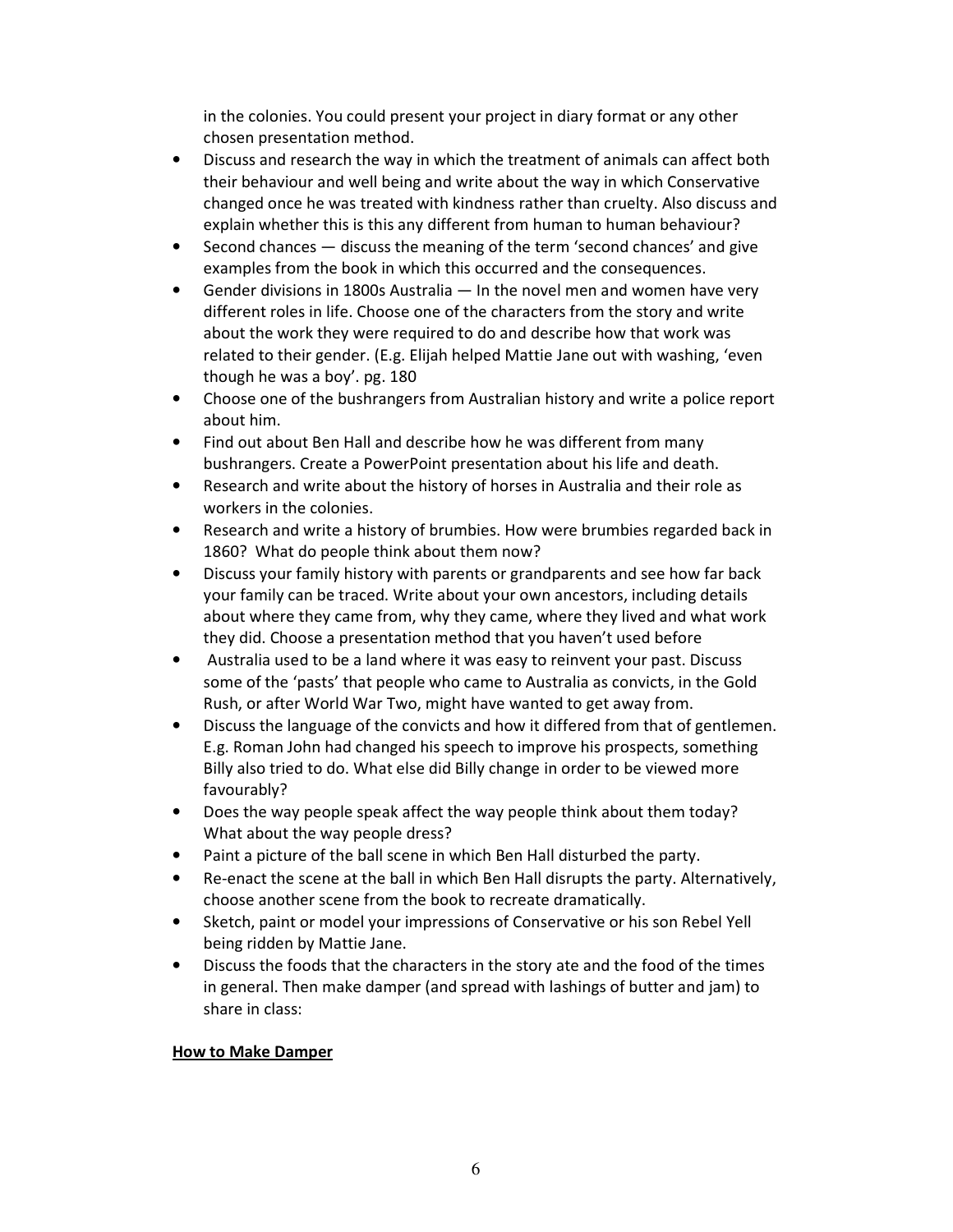Damper is the Aussie version of Irish soda bread. These days Irish Soda Bread is made with self raising flour or baking powder, but the first white settlers to Australia arrived before either was invented. In those days Irish soda bread was made by mixing some wood ash, or lye- water dripped through wood ash- into flour. When the alkaline lyre and flour was mixed with acidic buttermilk the 'soda bread' rose up to be rich, light and crusty. Warning: don't try this, except with thick gloves - water strained through wood ash can 'burn' your fingers and be dangerous if splashed into your eyes.

 The new colony however had few cows- and most of those escaped - and no good cooks. Damper was made with flour, weevils and water and cooked in the ashes, which is how it got its name - the fire was 'damped down' when you raked away the hot coals, threw in the dough, then raked the coals back over it. Half an hour later you thrust in your spade, shovelled out the damper, whisked off the ash with a bullock's tail (preferably without the bullock attached), broke the crust and dripped on golden syrup or 'cockies' joy' or 'bush honey' from a wild hive.

 Gradually the dampers became something you'd really want to eat. Wheat was stored in siloes so they flour no longer became mildewed or full of rat droppings and weevils. When self raising flour was invented in the 1840's it meant you no longer had to know how to make lye from wood ash. Camp ovens- metal pots shoved into the coals, with more coals loaded on top so the damper browned evenly- meant that you didn't have to eat ash with your damper.

 A good cook knew exactly when the coals were right so their damper was neither burnt nor soggy. They knew how much water to add as well- too much made it heavy, too little and you got dry crumbly damper and insults like 'Who called the cook a (add your favourite insult here)? Who called the (add your favourite insult here) a cook?'

 A bad damper is hard enough to break your dentures, heavy as a bag of wet manure, and just about as tasty. But when damper's good- hot and soft and doughyit's pure magic.

PS: If you add sugar and fruit and spices you've turned your damper into 'brownie'. If you fry rounds of damper in fat in your frying pan you've made 'Johnnie cakes'. And if you wrap the dough around green sticks and cook them over the fire (see below) you've made 'sinkers'.

#### Damper Recipe

#### Ingredients:

3 cups of self raising flour

4 tbsp of butter, cooking oil or mutton dripping

 1 cup of water (or buttermilk or coconut milk - either makes the damper sweeter and moister. Buttermilk damper was mostly made on farms where there was a cow, and coconut milk damper is a Northern Australian tradition)

Optional: half cup currants, and/or half cup chopped dates, and/or 1 tsp cinnamon, and/ or 1 tsp mixed spice, and/ or quarter cup mixed peel and /or half a cup of sugar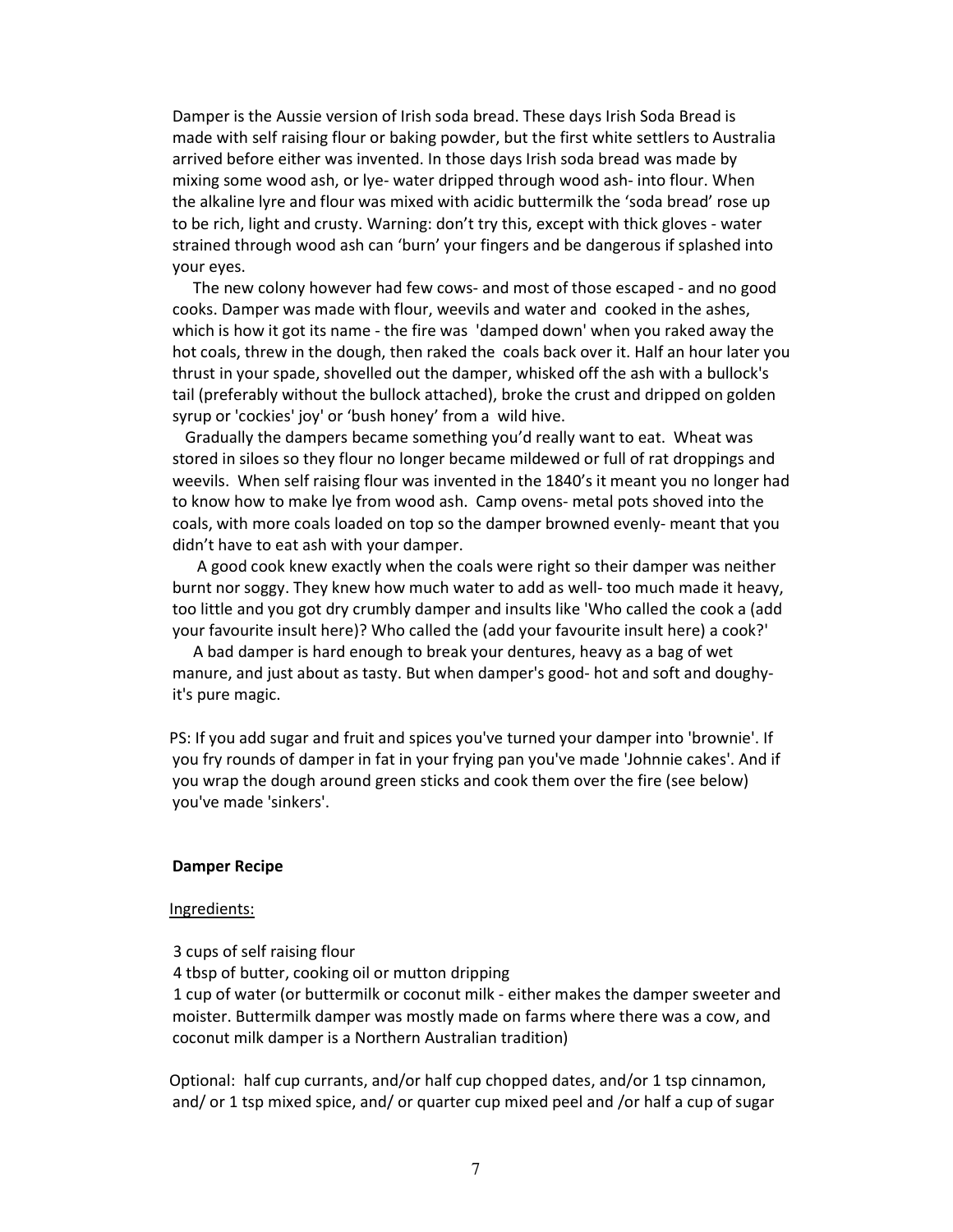## Extra butter and flour

You also need: a good fire, burnt down to lots of coals a spade a camp oven, billy or a large tin can and alfoil

Mix self raising flour (and spices and fruit if you are using them), butter and liquid with a knife till all the flour is incorporated. This is the secret of a light, fluffy damper- knead as little as possible! Don't worry if the butter is still a bit lumpy- it will melt and mix in while it cooks.

Now rub the extra butter over the bottom and sides of the camp oven, or the sides and base of the billy or tin can. Add the extra flour and shake it around till the flour coast the butter. There shouldn't be any gaps or your damper may stick to the edges. Roll the damper into a ball and put it in the camp oven. Make sure the damper doesn't take up more than a third of the space as it'll expand. Put the lid on the oven or find a rock to cover the billy or tin, or use alfoil. Scrape the coals from the fire. Now place the oven, billy or can where the coals were. Scrape the coals back OVER the billy or camp oven - all around and on top as well. (Damper cooked on top of the fire gets a hard burnt bottom and a raw middle). Leave your damper to cook for three quarters of an hour, then use a spade to bring it out of the ashes.

Eat your damper straight away - they don't keep well - with butter or just a trickle of golden syrup. Damper is also good with jam and cream (even old doormats are better with jam and cream)

### In the Oven

Preheat the oven to 275C - this is important, as damper placed in a cold oven will be heavy. Place the dough on a greased and floured tray, make two deep cuts in the top (this helps the dough to expand) and bake till the crust is pale brown and it sounds hollow when you tap it. This should take about 30 minutes.

### **Sinkers**

Sinkers need less experience than good damper.

Make the damper dough above. Now find some clean green sticks.

 Use your (clean) fingers to press the dough out like a small, thickish pancake. Roll it around a stick and press the edges together.

 Hold your stick out over the fire and turn it every now and then till the sinker is brown. Don't hold the dough too close to the fire or the outside will burn and so will your fingers, and the inside of your sinker will be raw and doughy.

 Eat your sinkers quickly while they are still hot, with butter or just with golden syrup or honey, or dip them into the gravy of your stew.

## Author's notes

• Read and discuss the notes at the back of the novel.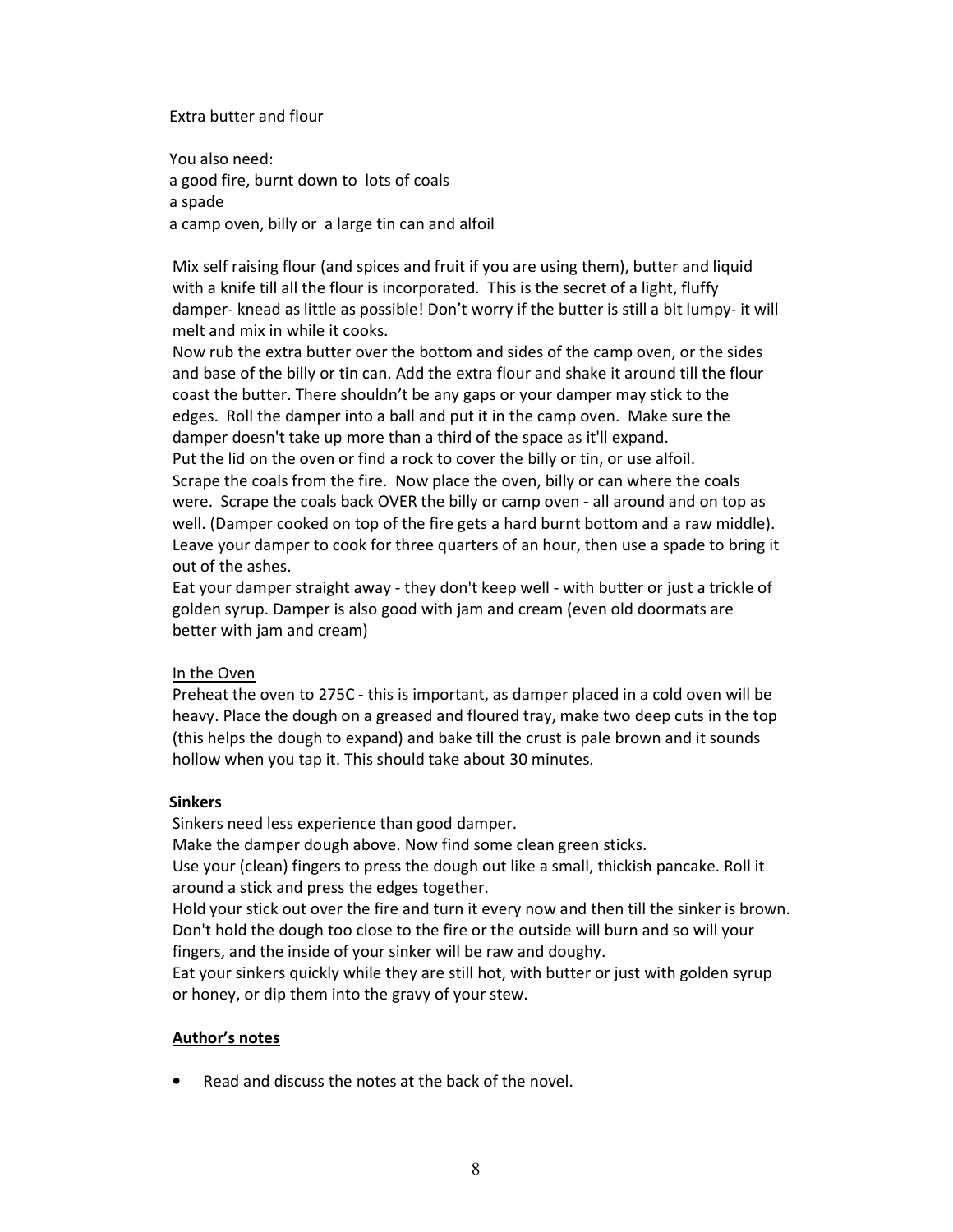- In particular discuss the author's connection with the people and places of the story and the combined impact of fact and fiction in making this story interesting and enjoyable for the reader.
- According to the author, why did bushranging die out?
- Choose one of the topics discussed in the 'notes' to research and write about and share your presentation with the class.

# Further Reading – Books by Jackie French

## Books in the Animal Stars series

- The Goat Who Sailed the World
- The Dog Who Loved a Queen
- The Camel Who Crossed Australia
- The Donkey Who Carried the Wounded

## Historical Fiction

- Hitler's Daughter
- Tom Appleby, Convict Boy
- They Came on Viking Ships
- The White Ship
- How the Finnegans Saved the Ship
- The Soldier on the Hill
- Daughter of the Regiment
- Walking the Boundaries
- Beyond the Boundaries
- Somewhere around the Corner
- Valley of Gold
- They Came on Viking Ships
- Macbeth and Son
- Pharaoh
- A Rose for the Anzac Boys
- The Night They Stormed Eureka

## Horse stories by other authors

- Horse Mad series by Kathy Helidoniotis
- Black Beauty by Anna Sewell
- The Silver Brumby by Elyne Mitchell
- Flambards series by K M Peyton
- Follyfoot series by Monica Dickens
- National Velvet by Enid Bagnold
- The Black Stallion by Walter Farley
- The Girl Who Loved Wild Horses by Paul Goble
- Seabiscuit by Laura Hillenbrand
- For Sale and Swap,Beginner's Luck, Hot Potato, Hide & Seek, Greener Pastures by Alyssa Brugman